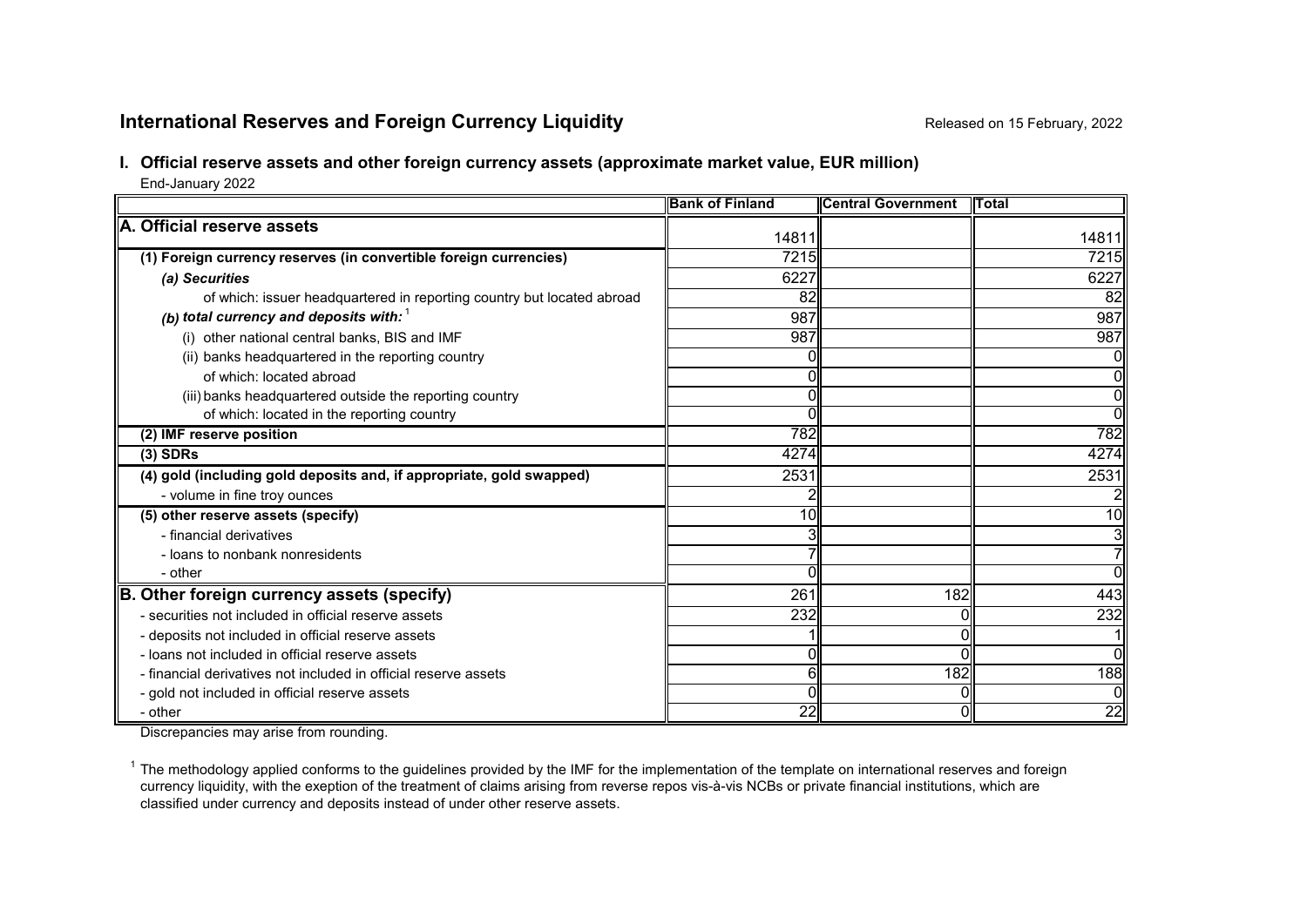#### **II. Predetermined short-term net drains on foreign currency assets (nominal value, EUR million)** End-January 2022

|      |                                                 |                           |                     | <b>Bank of Finland</b> |                           |                     |                  |                           | <b>Central Government</b> |              |                  | <b>Total</b>   |               |                |
|------|-------------------------------------------------|---------------------------|---------------------|------------------------|---------------------------|---------------------|------------------|---------------------------|---------------------------|--------------|------------------|----------------|---------------|----------------|
|      |                                                 | <b>Maturity breakdown</b> |                     |                        | <b>Maturity breakdown</b> |                     |                  | <b>Maturity breakdown</b> |                           |              |                  |                |               |                |
|      |                                                 |                           | (residual maturity) |                        |                           | (residual maturity) |                  |                           | (residual maturity)       |              |                  |                |               |                |
|      |                                                 |                           |                     | More                   |                           |                     |                  |                           | <b>More</b>               |              |                  |                | More          |                |
|      |                                                 |                           |                     |                        | lthan 1                   | <b>More</b>         |                  |                           | than 1                    | <b>More</b>  |                  |                | than 1        | <b>More</b>    |
|      |                                                 | <b>Total</b>              | Up to 1<br>month    | month                  | than 3                    | Total               | Up to 1<br>month | month                     | than 3<br>months          | <b>Total</b> | Up to 1<br>month | month          | than 3        |                |
|      |                                                 |                           |                     | and up                 | <b>months</b>             |                     |                  | and up                    |                           |              |                  | and up         | <b>months</b> |                |
|      |                                                 |                           |                     |                        | to $3$                    | and up              |                  |                           | to $3$                    | and up       |                  |                | to $3$        | and up         |
|      |                                                 |                           |                     |                        | months                    | to 1 year           |                  |                           | months                    | to 1 year    |                  |                | months        | to 1 year      |
| ll1. | Foreign currency loans, securities and deposits |                           | ŋ                   |                        |                           | $\Omega$            | $-1465$          | -9                        | $-1434$                   | $-21$        | $-1465$          | -9             | $-1434$       | $-21$          |
|      | - outflows (-)                                  | Principal                 | 0                   |                        |                           |                     | $-1434$          | $\Omega$                  | $-1434$                   | $\sqrt{ }$   | $-1434$          | $\overline{0}$ | $-1434$       | $\overline{0}$ |
|      |                                                 | Interest                  | 0                   |                        |                           |                     | $-31$            | $-9$                      |                           | $-21$        | $-31$            | -9             |               | $-21$          |
|      | - inflows $(+)$                                 | Principal                 | $\Omega$            |                        |                           |                     |                  |                           |                           |              |                  | $\Omega$       | $\Omega$      | $\overline{0}$ |
|      |                                                 | Interest                  | 0                   |                        | O                         |                     | U                |                           |                           |              |                  | O              | $\Omega$      | $\overline{0}$ |
| l2.  | Aggregate short and long positions in           |                           |                     |                        |                           |                     |                  |                           |                           |              |                  |                |               |                |
|      | forwards and futures in foreign currencies      |                           |                     |                        |                           |                     |                  |                           |                           |              |                  |                |               |                |
|      | vis-à-vis the domestic currency (including      |                           |                     |                        |                           |                     |                  |                           |                           |              |                  |                |               |                |
|      | the forward leg of currency swaps)              |                           |                     |                        |                           |                     | 1454             | 11                        | 1434                      | 9            | 1454             | 11             | 1434          |                |
|      | Short positions (-)<br>(a)                      |                           |                     |                        |                           | ΩI                  |                  | $\Omega$                  |                           | $\sqrt{ }$   |                  | $\Omega$       |               | $\overline{0}$ |
|      | Long positions $(+)$<br>(b)                     |                           |                     |                        |                           |                     | 1454             | 11                        | 1434                      | $\mathbf{Q}$ | 1454             | 11             | 1434          | 9 <sup>1</sup> |
| 13.  | Other (specify)                                 |                           |                     |                        |                           |                     |                  |                           |                           |              |                  | 0              |               | $\overline{0}$ |
|      | - outflows related to repos (-)                 |                           |                     |                        |                           |                     |                  |                           |                           |              |                  |                | $\Omega$      | ΟI             |
|      | - inflows related to reverse repos (+)          |                           |                     |                        |                           |                     |                  |                           |                           |              |                  |                |               | $\overline{0}$ |
|      | - trade credit (-)                              |                           |                     |                        |                           |                     |                  |                           |                           |              |                  | 0              |               | $\overline{0}$ |
|      | - trade credit $(+)$                            |                           |                     |                        |                           | ΩI                  |                  |                           |                           |              | $\Omega$         | $\Omega$       | $\Omega$      | $\overline{0}$ |
|      | - other accounts payable (-)                    |                           |                     |                        |                           |                     |                  |                           |                           |              | $\mathbf{0}$     | $\Omega$       | $\Omega$      | $\overline{0}$ |
|      | - other accounts receivable $(+)$               |                           | 0                   |                        | $\Omega$                  |                     | 0                | $\Omega$                  |                           |              | 0                | $\overline{0}$ | $\Omega$      | $\overline{0}$ |

Discrepancies may arise from rounding.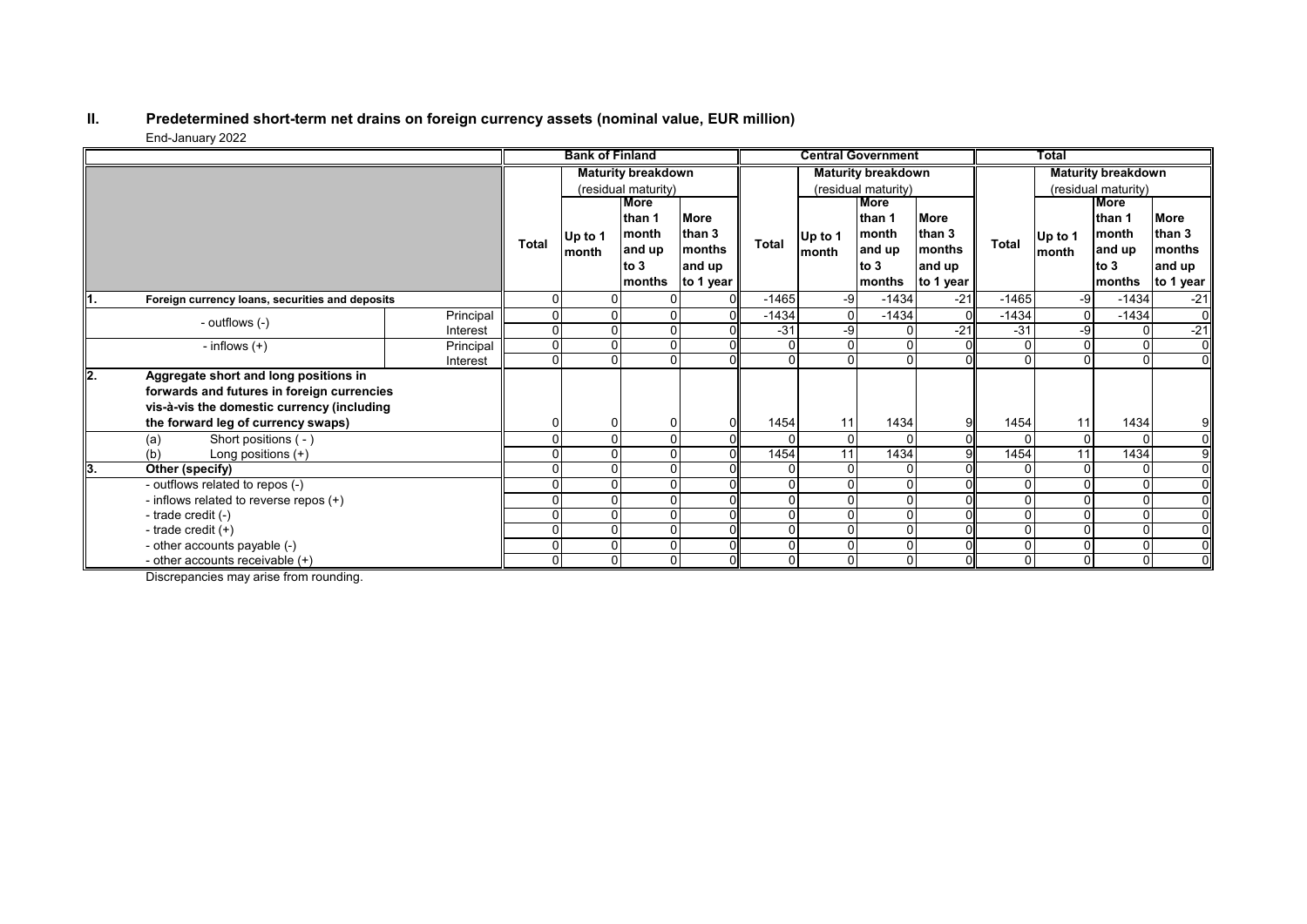## **III. Contingent short-term net drains on foreign currency assets (nominal value, EUR million)**

End-January 2022

| Liiu-Jaliual y ZUZZ                                                                   | <b>Bank of Finland</b> |                                       |                                                              | <b>Central Government</b>                              |                            |                      |                                                            | <b>Total</b>                                           |                     |                                       |                                                            |                                                        |
|---------------------------------------------------------------------------------------|------------------------|---------------------------------------|--------------------------------------------------------------|--------------------------------------------------------|----------------------------|----------------------|------------------------------------------------------------|--------------------------------------------------------|---------------------|---------------------------------------|------------------------------------------------------------|--------------------------------------------------------|
|                                                                                       |                        |                                       | <b>Maturity breakdown</b>                                    |                                                        |                            |                      | <b>Maturity breakdown</b>                                  |                                                        |                     | <b>Maturity breakdown</b>             |                                                            |                                                        |
|                                                                                       |                        | (residual maturity, where applicable) |                                                              |                                                        |                            |                      | (residual maturity, where applicable)                      |                                                        |                     | (residual maturity, where applicable) |                                                            |                                                        |
|                                                                                       | Total                  | Up to 1<br>Imonth                     | <b>More</b><br>than 1<br>month<br>and up<br>to $3$<br>months | <b>More</b><br>than 3<br>months<br>and up<br>to 1 year | Total                      | Up to 1<br>month     | <b>More</b><br>than 1<br>month<br>and up<br>to 3<br>months | <b>More</b><br>than 3<br>months<br>and up<br>to 1 year | <b>Total</b>        | Up to 1<br>month                      | <b>More</b><br>than 1<br>month<br>and up<br>to 3<br>months | <b>More</b><br>than 3<br>months<br>and up<br>to 1 year |
| Contingent liabilities in foreign currency                                            | $\Omega$               | $\Omega$                              | $\Omega$                                                     |                                                        | $\Omega$                   | $\Omega$             | 0                                                          |                                                        | $\Omega$            | 0                                     | 0                                                          |                                                        |
| (a) Collateral quarantees on debt falling due within one year                         | $\Omega$               | $\Omega$                              | $\Omega$                                                     | ΩI                                                     | $\Omega$                   | $\Omega$             | 0                                                          | O                                                      | $\Omega$            | $\overline{0}$                        | $\mathbf 0$                                                |                                                        |
| (b) Other contingent liabilities                                                      | $\Omega$               | $\Omega$                              | $\Omega$                                                     | ΩI                                                     | $\overline{0}$             | $\overline{0}$       | $\mathbf 0$                                                | 0                                                      | $\overline{0}$      | $\overline{0}$                        | $\mathbf 0$                                                |                                                        |
| Foreign currency securities issued with<br>12.                                        | $\Omega$               |                                       |                                                              |                                                        | $\Omega$                   |                      |                                                            |                                                        | $\Omega$            |                                       |                                                            |                                                        |
| embedded options (puttable bonds)                                                     |                        |                                       |                                                              |                                                        |                            |                      |                                                            |                                                        |                     |                                       |                                                            |                                                        |
| Undrawn, unconditional credit lines provided by:                                      | $\Omega$               | $\Omega$                              | $\Omega$                                                     | $\Omega$                                               | $\overline{0}$             | $\Omega$             | $\mathbf 0$                                                | $\Omega$                                               | $\overline{0}$      | 0                                     | $\mathbf 0$                                                | $\Omega$                                               |
| (a) other national monetary authorities, BIS,                                         | $\Omega$               | $\Omega$                              | $\Omega$                                                     | $\Omega$                                               | $\Omega$                   | $\Omega$             | 0                                                          | $\Omega$                                               | $\Omega$            | $\Omega$                              | 0                                                          | $\Omega$                                               |
| IMF, and other international organizations                                            |                        |                                       |                                                              |                                                        |                            |                      |                                                            |                                                        |                     |                                       |                                                            |                                                        |
| - other national monetary authorities (+)                                             | $\Omega$               | $\Omega$                              | $\Omega$                                                     | $\Omega$                                               | $\Omega$                   | $\overline{0}$       | 0                                                          | 0                                                      | 0                   | $\overline{0}$                        | $\mathbf 0$                                                |                                                        |
| - BIS $(+)$                                                                           | $\Omega$               | $\Omega$                              | $\Omega$                                                     | $\Omega$                                               | $\overline{0}$             | $\overline{0}$       | $\mathbf 0$                                                | $\Omega$                                               | 0                   | $\overline{0}$                        | $\overline{0}$                                             | $\Omega$                                               |
| $-IMF (+)$                                                                            | $\Omega$               | $\Omega$                              | $\Omega$                                                     | $\Omega$                                               | $\Omega$                   | $\Omega$             | 0                                                          | $\Omega$                                               | $\mathbf{0}$        | $\overline{0}$                        | 0                                                          | $\Omega$                                               |
| - other international organizations (+)                                               | $\Omega$               | $\Omega$                              | $\Omega$                                                     | ΩI                                                     | $\Omega$                   | $\Omega$             | 0                                                          |                                                        | $\Omega$            | $\Omega$                              | 0                                                          | $\Omega$                                               |
| (b) with banks and other financial institutions (+)                                   | $\Omega$               | $\Omega$                              | $\Omega$                                                     | $\Omega$                                               | $\Omega$                   | $\overline{0}$       | 0                                                          | $\Omega$                                               | $\overline{0}$      | $\overline{0}$                        | $\mathbf 0$                                                | 0                                                      |
| (c) with banks and other financial institutions                                       | $\Omega$               | $\Omega$                              | <sup>0</sup>                                                 | $\Omega$                                               | $\Omega$                   | $\Omega$             | 0                                                          | $\Omega$                                               | $\overline{0}$      | 0                                     | $\mathbf 0$                                                | 0                                                      |
| headquartered outside the reporting country (+)                                       |                        |                                       |                                                              |                                                        |                            |                      |                                                            |                                                        |                     |                                       |                                                            |                                                        |
| Undrawn, unconditional credit lines provided to:                                      | $\Omega$               | $\Omega$                              | $\Omega$                                                     | $\Omega$                                               | $\Omega$                   | $\Omega$             | $\Omega$                                                   | $\Omega$                                               | 0                   | 0                                     | 0                                                          | $\Omega$                                               |
| (a) other national monetary authorities, BIS,                                         | $\Omega$               | $\Omega$                              | $\Omega$                                                     | $\Omega$                                               | $\Omega$                   | $\Omega$             | 0                                                          | $\Omega$                                               | $\overline{0}$      | 0                                     | $\mathbf 0$                                                | 0                                                      |
| IMF, and other international organizations                                            |                        |                                       |                                                              |                                                        |                            |                      |                                                            |                                                        |                     |                                       |                                                            |                                                        |
| - other national monetary authorities (-)                                             | $\Omega$<br>$\Omega$   | $\Omega$<br>$\Omega$                  | $\Omega$<br>$\Omega$                                         | 0<br>$\Omega$                                          | $\Omega$<br>$\overline{0}$ | $\mathbf{0}$         | 0<br>0                                                     | 0<br>$\Omega$                                          | 0<br>$\overline{0}$ | $\overline{0}$                        | $\mathbf 0$                                                | $\Omega$<br>$\Omega$                                   |
| $-BIS$ (-)                                                                            | $\Omega$               | $\Omega$                              | $\Omega$                                                     |                                                        | $\Omega$                   | $\mathbf{0}$         | $\Omega$                                                   | 0                                                      | $\mathbf{0}$        | $\overline{0}$<br>$\overline{0}$      | 0<br>$\overline{0}$                                        | $\overline{0}$                                         |
| $-$ IMF $(-)$                                                                         | $\Omega$               | $\Omega$                              | $\Omega$                                                     | $\Omega$<br>ΩI                                         | $\Omega$                   | $\Omega$<br>$\Omega$ | 0                                                          | U                                                      | $\Omega$            | $\overline{0}$                        | 0                                                          | $\Omega$                                               |
| - other international organizations (-)<br>(b) banks and other financial institutions |                        |                                       |                                                              |                                                        |                            |                      |                                                            |                                                        |                     |                                       |                                                            |                                                        |
| headquartered in reporting country (-)                                                | $\Omega$               | $\Omega$                              | $\Omega$                                                     | $\Omega$                                               | $\Omega$                   | $\Omega$             | 0                                                          | 0                                                      | $\overline{0}$      | 0                                     | $\mathbf 0$                                                | $\mathbf 0$                                            |
| (c) banks and other financial institutions                                            |                        |                                       |                                                              |                                                        |                            |                      |                                                            |                                                        |                     |                                       |                                                            |                                                        |
| headquartered outside the reporting country (-)                                       | U                      | $\Omega$                              | $\Omega$                                                     | $\Omega$                                               | $\Omega$                   | $\mathbf{0}$         | O                                                          | U                                                      | $\Omega$            | 0                                     | $\Omega$                                                   | $\Omega$                                               |
| Aggregate short and long positions of options                                         |                        |                                       |                                                              |                                                        |                            |                      |                                                            |                                                        |                     |                                       |                                                            |                                                        |
| in foreign currencies vis-à-vis the domestic currency                                 | $\Omega$               | $\Omega$                              | $\Omega$                                                     | $\mathbf 0$                                            | $\Omega$                   | $\overline{0}$       | 0                                                          | $\Omega$                                               | $\overline{0}$      | 0                                     | 0                                                          | $\Omega$                                               |
| (a) Short positions                                                                   | $\Omega$               | $\Omega$                              | $\Omega$                                                     | $\Omega$                                               | $\Omega$                   | $\overline{0}$       | 0                                                          | U                                                      | $\overline{0}$      | $\overline{0}$                        | 0                                                          | $\Omega$                                               |
| (i) Bought puts                                                                       | $\Omega$               | $\Omega$                              | $\Omega$                                                     | $\Omega$                                               | $\Omega$                   | $\overline{0}$       | $\mathbf 0$                                                | $\Omega$                                               | $\overline{0}$      | $\overline{0}$                        | 0                                                          | $\Omega$                                               |
| (ii) Written calls                                                                    | $\Omega$               | $\overline{0}$                        | $\overline{0}$                                               | $\Omega$                                               | 0                          | $\Omega$             | $\Omega$                                                   | 0                                                      | $\overline{0}$      | $\overline{0}$                        | $\overline{0}$                                             | $\overline{0}$                                         |
| (b) Long positions                                                                    | $\Omega$               | $\Omega$                              | $\Omega$                                                     | ΩI                                                     | $\Omega$                   | $\Omega$             | $\Omega$                                                   | $\Omega$                                               | $\Omega$            | $\overline{0}$                        | 0                                                          | $\Omega$                                               |
| (i) Bought calls                                                                      | $\Omega$               | $\Omega$                              | $\Omega$                                                     | $\Omega$                                               | $\Omega$                   | $\overline{0}$       | 0                                                          | $\Omega$                                               | $\overline{0}$      | $\overline{0}$                        | 0                                                          | $\Omega$                                               |
| (ii) Written puts                                                                     | $\Omega$               | $\Omega$                              | $\Omega$                                                     | $\mathbf 0$                                            | $\Omega$                   | $\overline{0}$       | $\overline{0}$                                             | $\Omega$                                               | $\Omega$            | $\overline{0}$                        | 0                                                          | $\Omega$                                               |

Discrepancies may arise from rounding.